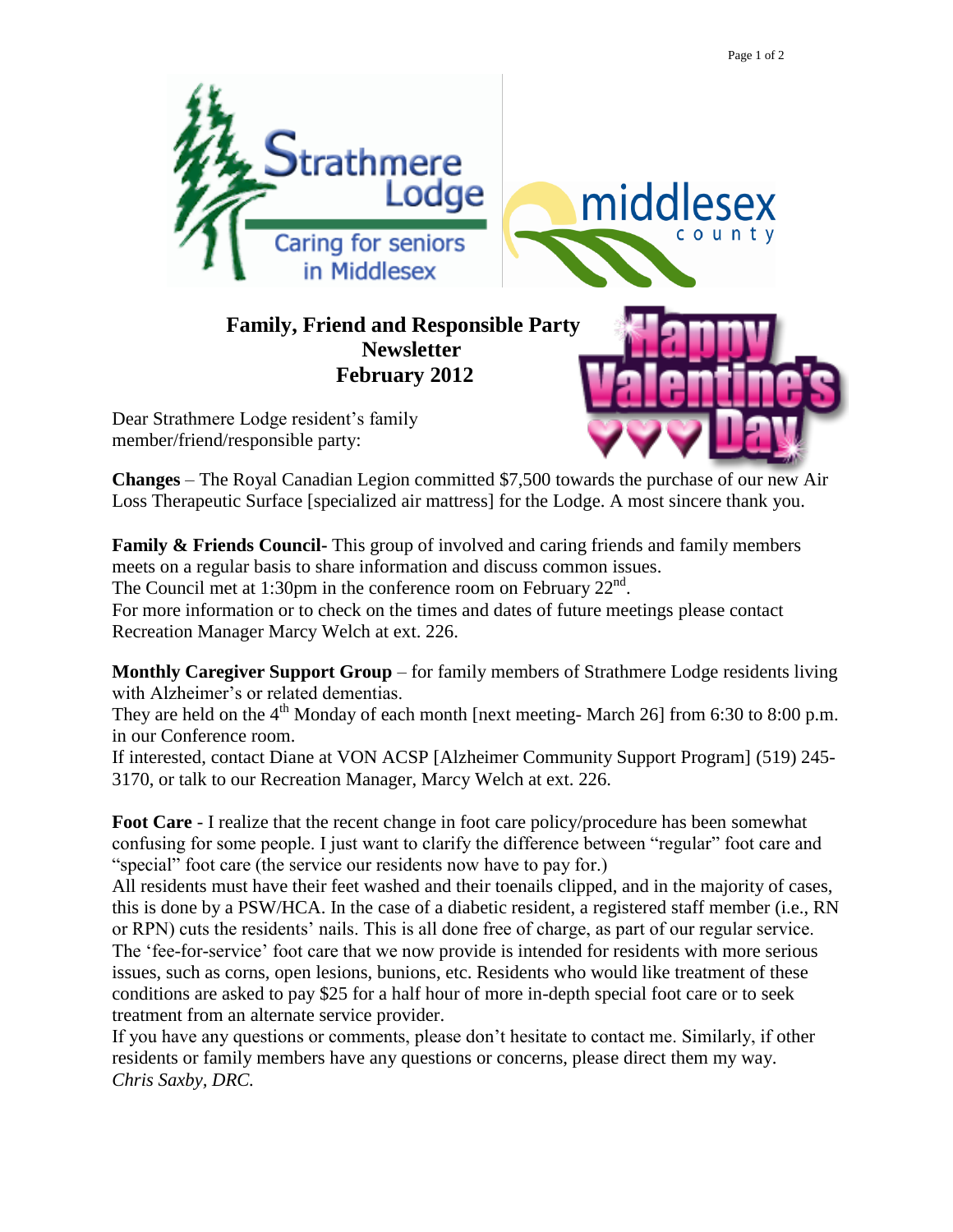**Growing Together - People and Plants –** please note the attached information from our Horticultural Therapist.

**Feeling unwell? -** Please do not visit Strathmere Lodge if you or anyone in your home has a cold or symptoms of the "flu" [intestinal or respiratory].

While in the Home please be sure to use our waterless hand cleanser before and after visiting with your resident, upon entering, and as you are leaving our Home.

**Activity Calendar –** Don"t forget to pick up and check out the monthly Activity calendars [available in each RHA [Resident Home Area]] for events that you may find of interest and would like to attend along with your resident friend/family member. You are encouraged to join us at anytime, especially for whole home activities such as: Entertainment by Lorne Whitby – Wed, Mar  $7<sup>th</sup>$  at 2:00pm Music by the Barbershop Singers – Wed, Mar  $7<sup>th</sup>$  at 7:30pm St.Patrick's Day Party with "The Goldies" – Fri, Mar  $16<sup>th</sup>$  at 2:00pm

**Excellent Reading** – I'm in the process of reading a very interesting and informative book called "Late-Stage Dementia [Promoting Comfort, Compassion, and Care]" by Dr. Michael Gordon. It covers issues like Palliative Care; Decision making and Ethical Decisions; Symptom Management; Family Conflict; and much much more. I recommend it highly!

A number of our employees and family members recently attended an excellent presentation by Dr. Gordon here in Strathroy. He is a medical professor, ethicist and one of Canada"s best known geriatricians, based at Baycrest in Toronto.

We have a number of excellent books about aging, dementia, and Long Term Care available for loan through our Recreation Manager or found in our Palliative Care library.

**Long Term Care Task Force on Resident Care and Safety** – please note the attached information and questionnaire.

Feel free to contact me if you would like to see certain issues addressed in future editions: [torvidas@middlesex.ca](mailto:torvidas@middlesex.ca) , 519-245-2520 ext. 222

Please share a copy of this newsletter with other family members and friends or direct them to our website [http://www.middlesex.ca/departments/long-term-care.](http://www.middlesex.ca/departments/long-term-care)

Recent back copies of our newsletters are available in a binder at our reception desk and on the Middlesex County website.

Additional copies of this edition are located on our Public Information Board in the main lobby.

*Tony Orvidas*, Administrator

Distribution: Responsible Parties, Auxiliary, Info Board, RHA's, website, County Council, staff, other stakeholders.

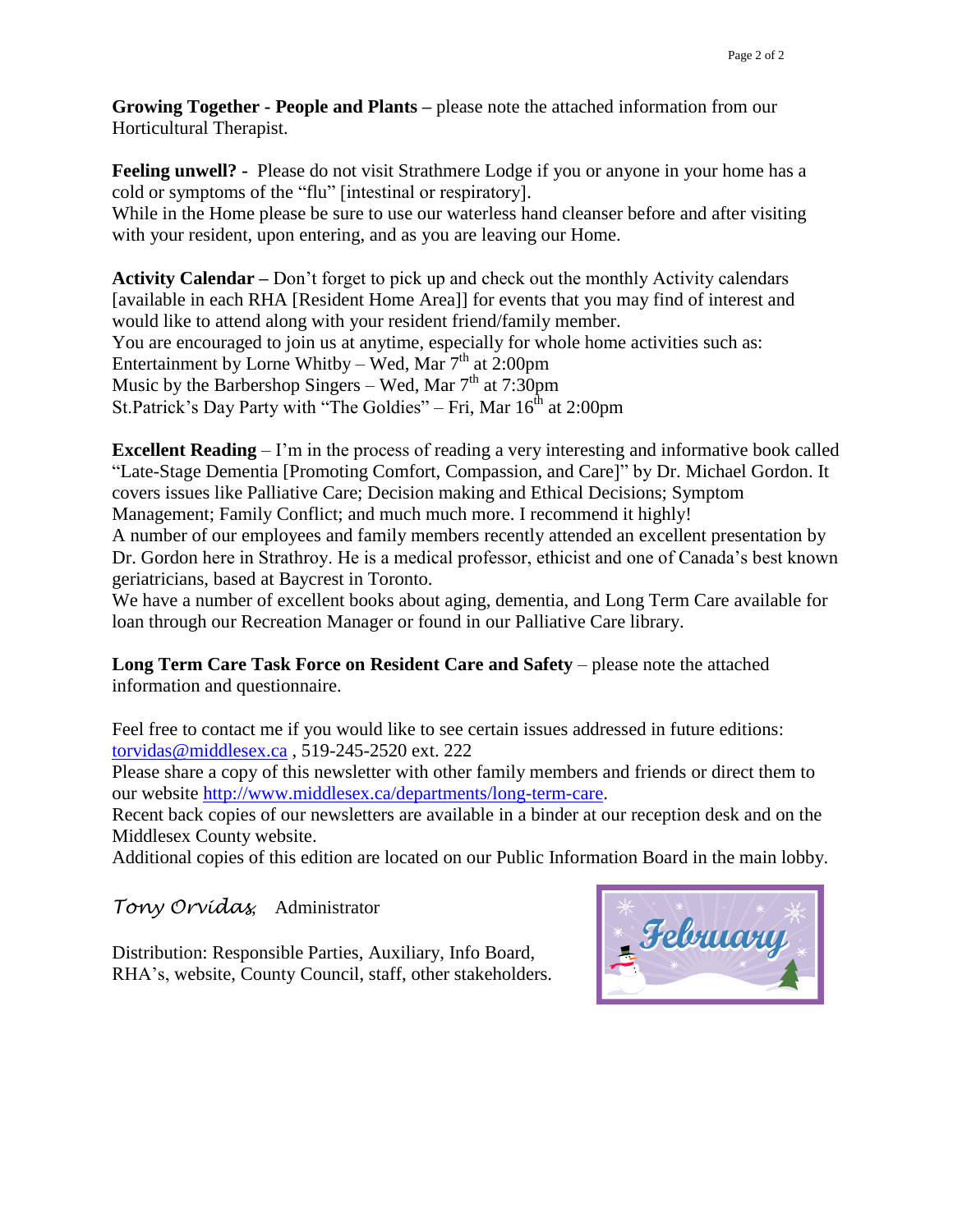

答

# **LONG-TERM CARE TASK FORCE ON RESIDENT CARE AND SAFETY**

## PLEASE MAKE YOUR VOICE HEARD!

The Long-Term Care Task Force on Resident Care and Safety was set up to examine and address issues related to incidents of abuse and neglect in long-term care homes and the underreporting of these incidents.

- Abuse includes physical, emotional, financial, sexual and verbal abuse. Abuse can occur between residents and staff, between residents and other residents, between residents and volunteers, between residents and visitors, and between visitors and staff.
- Neglect happens when a resident does not get the treatment, care, services or assistance they need, and this has a negative impact on their health, safety or wellbeing.

### YOUR INPUT IS VERY IMPORTANT TO US

The Task Force needs your input on abuse and neglect in long-term care homes so that it can develop an action plan on resident care and safety that is targeted for public release by the end of April 2012.

- If you need help to answer the following questions, please ask someone whom you trust and are comfortable with.
- You do not need to sign your name or identify who you are. Your answers are confidential and anonymous. Only the Chair of the Task Force and a research analyst will see your responses. They will be summarized and all identifiers will be removed before the Task Force sees the results. Please note, however, by law, the Task Force must report to the Ministry any information it receives that relates to abuse, neglect or other reportable actions where a long-term care home and/or individual(s) are identified.

There are a number of ways for you to give us your input to these questions:

- Visit www.longtermcaretaskforce.ca and click on "Your Voice" to respond online.
- Send your answers to the Long-Term Care Task Force, 1938 Bloor St West, P.O. Box 30026, Toronto, ON M6P 4J2.
- Fax your responses to the Long-Term Care Task Force at (416) 766-8007 between the hours of 8:00 am-8:00 pm.
- Call 1-866-399-6073 to record your responses.

#### Please send us your responses by March 19, 2012.

We appreciate your input. Thank you!

Please see next page for the questions.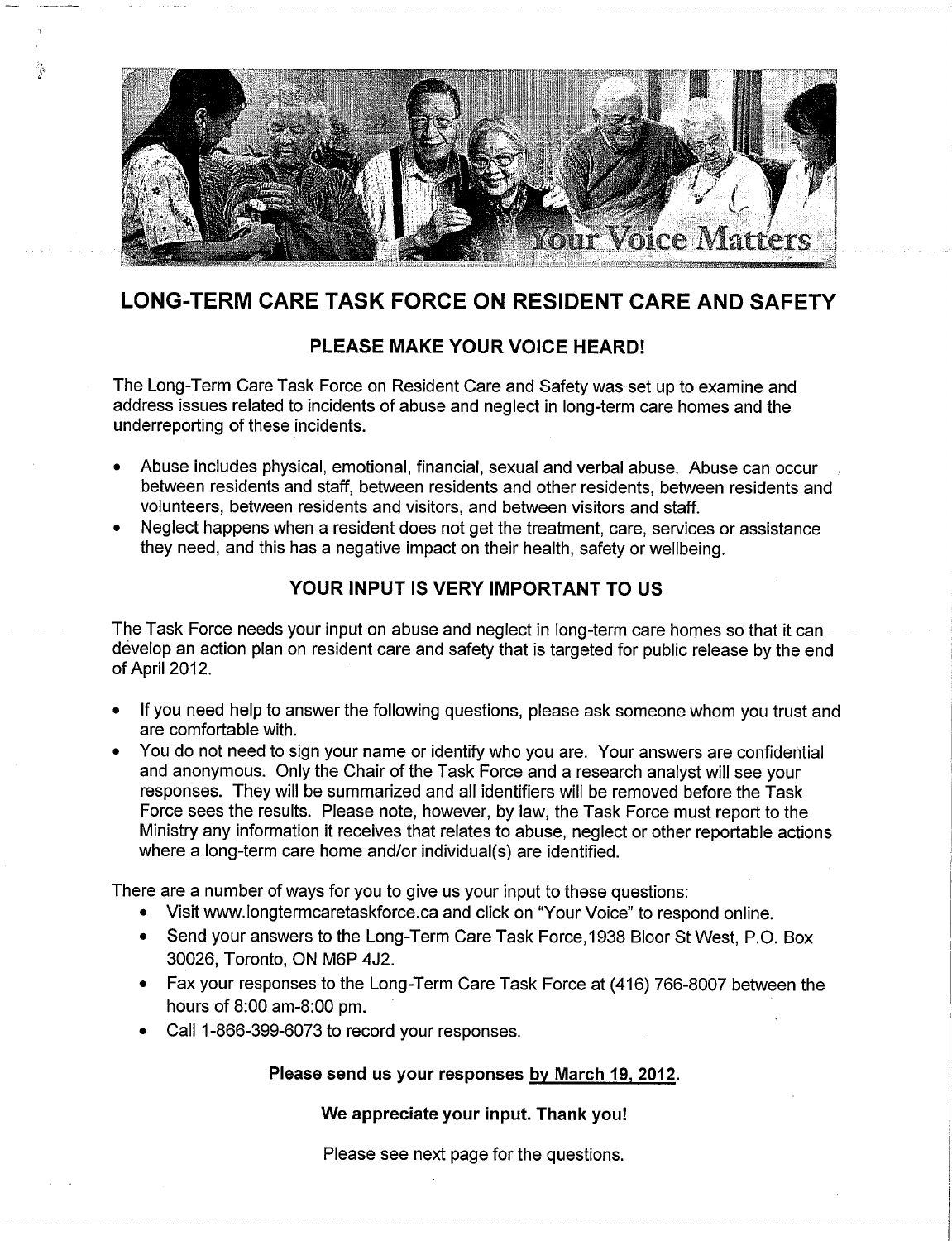Please note: The investigation of incidents of abuse and neglect is not within the mandate of the Long-Term Care Task Force on Resident Care and Safety. The Ministry of Health and Long-Term Care is responsible for ensuring compliance with the Long-Term Care Homes Act, 2007 and conducting inspections.

If you have reasonable grounds to suspect that a resident of a long-term care home is being or may be harmed or abused, please immediately contact the Ministry by calling the Long-Term Care ACTION LINE any day from 8:30 a.m. to 7:00 p.m (1-866-434-0144).

The Ministry will look into your allegation. By law, the Task Force must report to the Ministry any information it receives that relates to abuse, neglect or other reportable actions where a long-term care home and/or individual(s) are identified.

For further information on legal requirements please see www.longtermcaretaskforce.ca.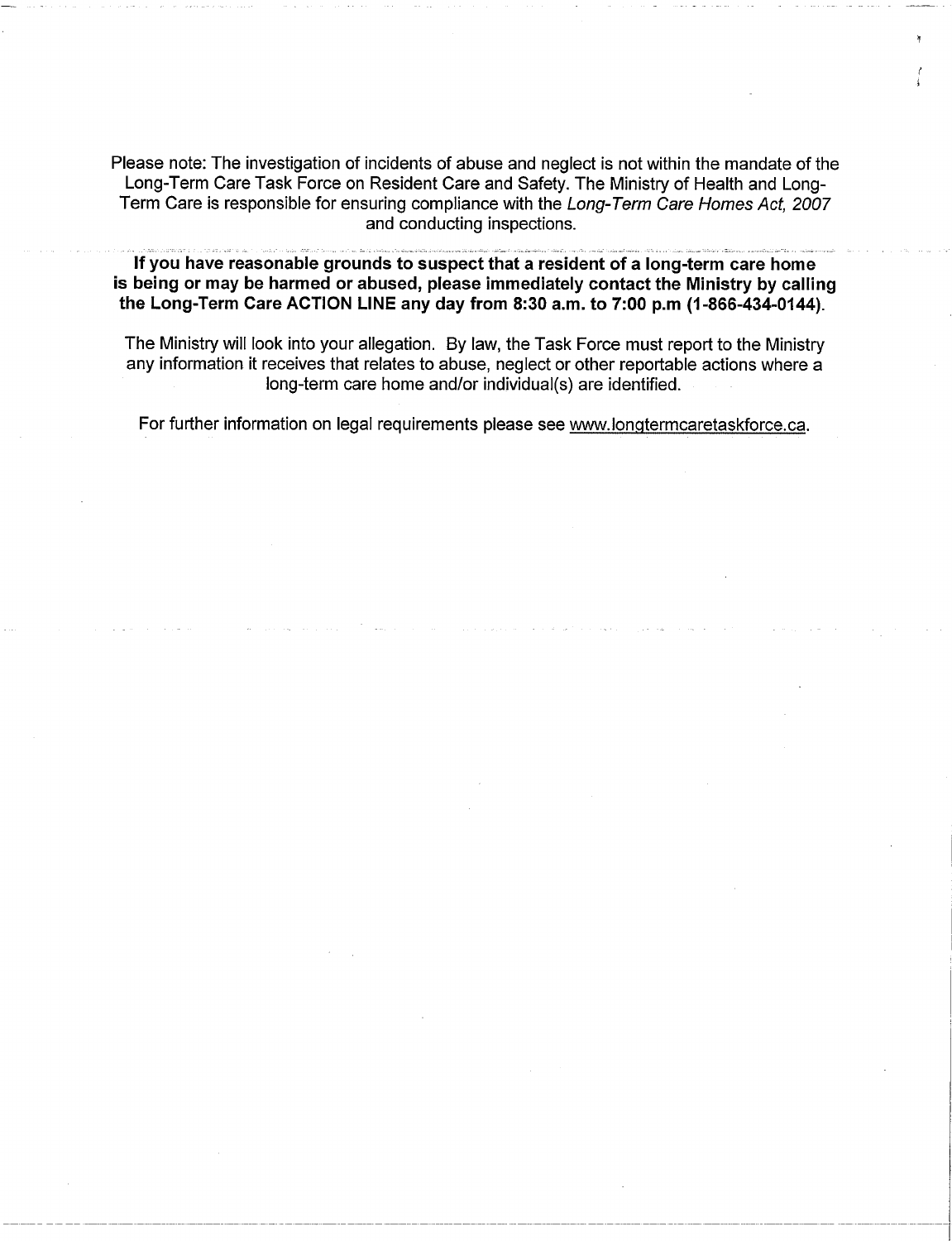LONG-TERM CARE TASK FORCE ON RESIDENT CARE AND SAFETY IN ONTARIO

- PLEASE REPLY BY MARCH 19, 2012 -

USE EXTRA PAPER IF YOU NEED TO

1. Based on what you have seen, heard or experienced, please tell us the key things that make a long-term care home a place where residents feel safe, respected and well cared for. Please be specific and give examples.

2. From your experience and knowledge, what kinds of things lead to abuse and neglect in long-term care homes? (Abuse includes emotional, financial, sexual, verbal as well as physical abuse.) Please be specific and give examples.

3. In your view, how can incidents of emotional, financial, sexual, verbal and physical abuse and neglect be prevented?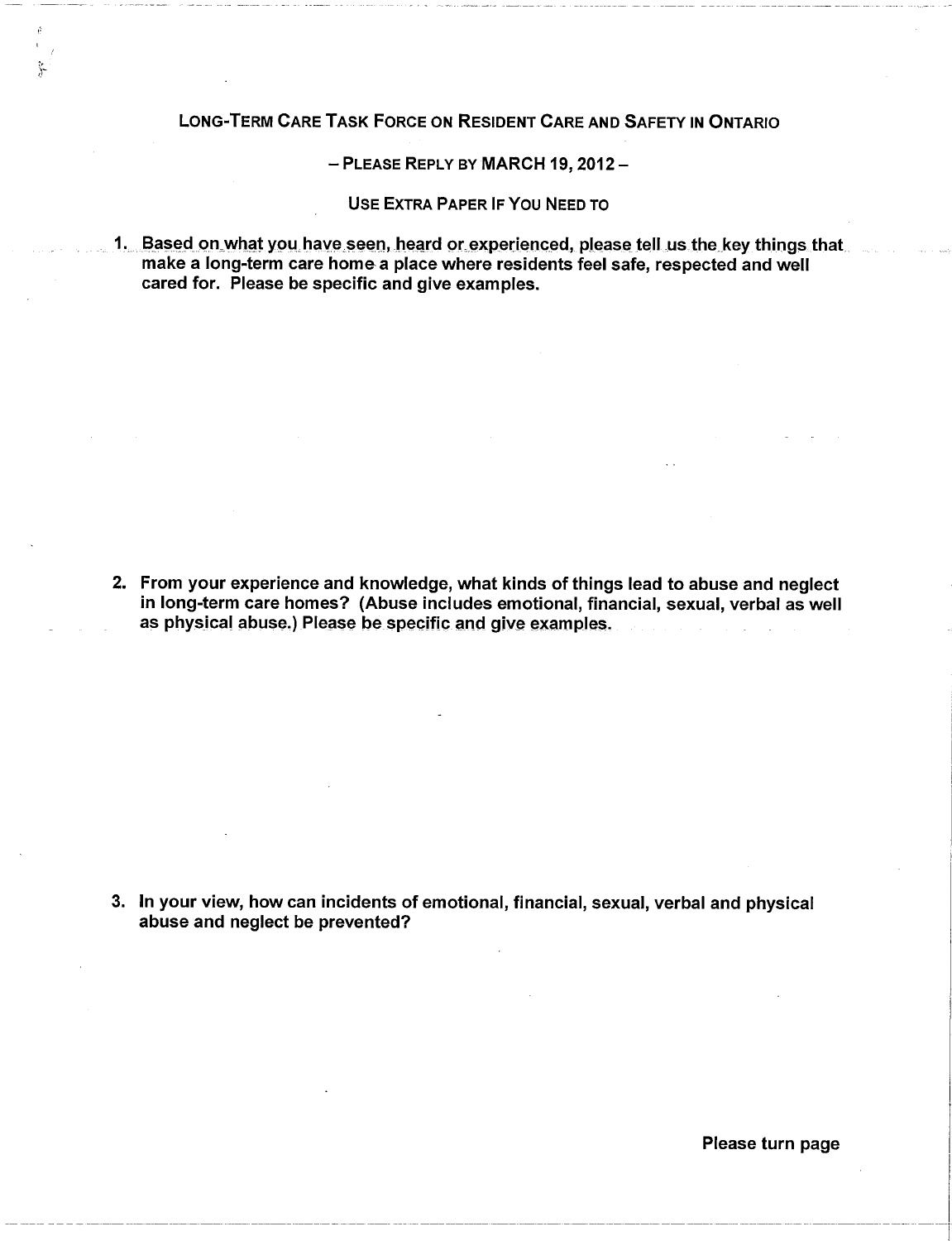4. By law, a long-term care home must post the government's Long-Term Care ACTION LINE phone number for anyone to call if they want to report the abuse or neglect of a resident or even the suspicion of abuse or neglect. When a call is made, a government inspector must investigate and the report of the investigation must be clearly posted in the home.

4a. When a resident is abused or neglected, why do you think it might not be reported?

4b. Why do you think the outcome might not be communicated properly, as required by law?

5. Please add any other comments that you may have that will help the Task Force develop its action plan on resident care and safety.

6. Please tell us if you are speaking as a (check all that apply);

- o Resident
- o Family Member/Friend
- o Staff Member: Please specify your role \_\_\_\_\_\_\_\_
- o Volunteer
- o Family Council Member
- o Long-term Care Advocate
- o Other: Please specify

#### THANK YOU FOR PROVIDING YOUR INPUT

#### Submit your input:

 $\mathbb{R}^2$ 

- Visit www.longtermcaretaskforce.ca and click on "Your Voice" to respond online.
- Send your answers to the Long-Term Care Task Force, 1938 Bloor St West, P.O. Box 30026, Toronto, ON M6P 4J2.
- Fax your responses to the Long-Term Care Task Force at (416) 766-8007 between the hours of 8:00 am-8:00 pm.
- Call 1-866-399-6073 to record your responses.